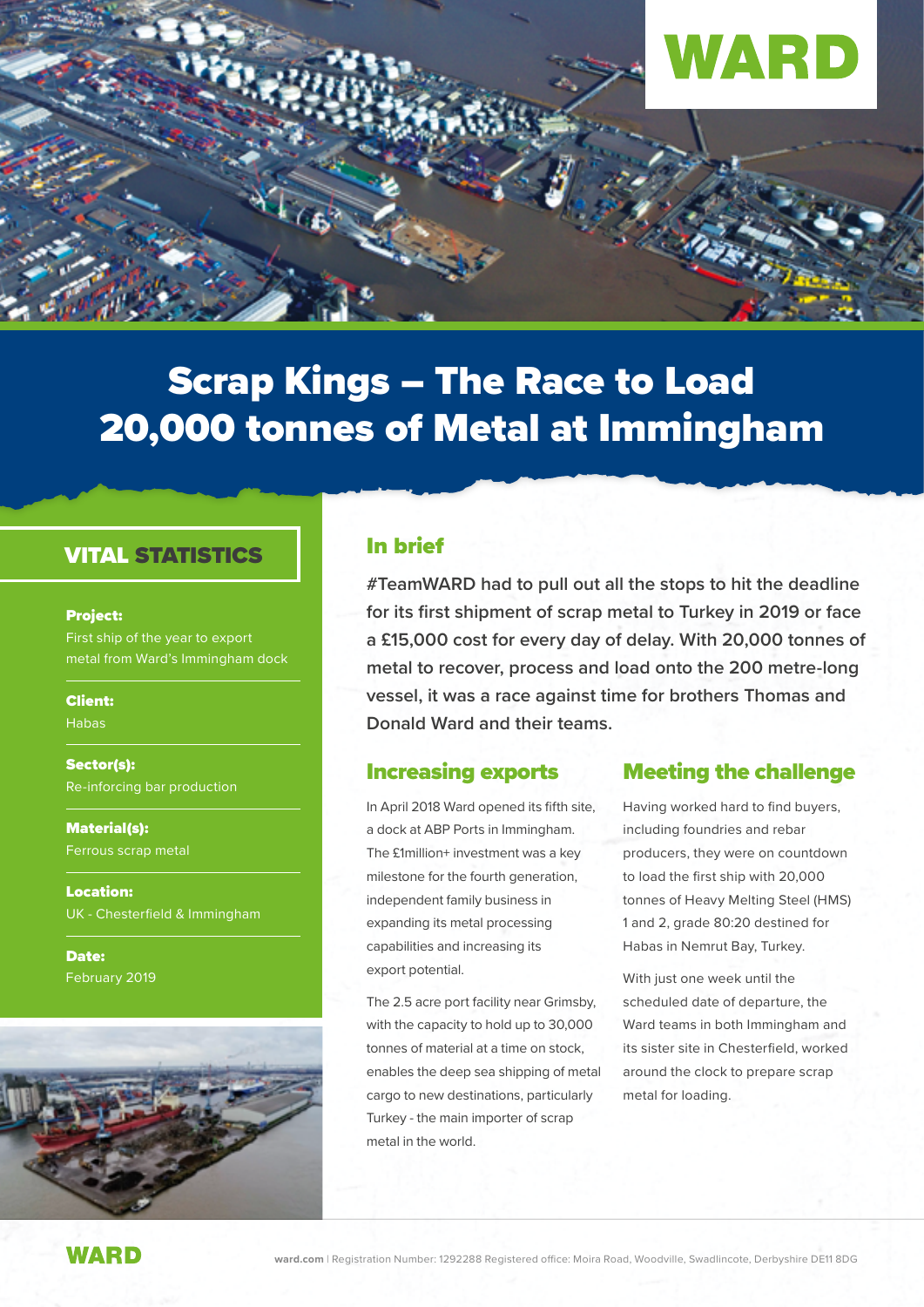### Case study: Scrap Kings The Race to Load 20,000 tonnes of Metal at Immingham



#### Modern methods

In Ward's early days, scrap used to be processed by hand with little or no technology and limited use of computers or automation. Now it is processed by monster machines such as the 1,000 tonne shear in Chesterfield, capable of processing 50 tonnes per hour, sometimes as much as 300 tonnes per day. Ward's £2million custom-built shear means that large 10 metre lengths of metal can be fed in and smaller 0.5 metre chunks come out the other side, maximising the capacity for storage.

#### Down to the copper wire

Part of the ship's load was due to be made up of decommissioned metal from a nuclear power plant. The Chesterfield team had just two weeks to strip, slice and prepare the enormous structure for the shear. This involved stripping the energizing coil of a rotary system for giant reels of copper wiring to be recycled - maximising every last scrap of metal for reuse.

Getting the copper out is a very labour-intensive job, as it is hidden between thin strips of propane insulation. The rubber pipe has to be melted at 2000 Degrees Celsius and a forklift is then brought in to extract the copper. Working on a very tight deadline, expert scrap burner Terry does his best to work as fast as he can, but dismantling the metal structure is delayed due the copper extraction.

### All hands on dock

Over 75 miles away at Immingham Dock, two Sennebogen 830 material handlers were working night and day to sort material and prepare metal for loading the ship. The last 2,000 tonnes had just four hours left to load, despite the team working in 12 hour shifts on rotation.

The pile of scrap is worth around \$7.5million and the team had to get every penny they could from the scrap metal.

To make the deadline they brought out the big guns – the Gotwald ABP port crane weighing 280 tonnes with a 100 tonne lift capacity. As a comparison, 25 tonnes is equivalent to an artic lorry full of scrap. The Sennebogens sorted the scrap to provide a boat-ready piles of clean metal with each three tonne grab

The metal load had to be spread evenly across the ship's ballast to ensure it was balanced. To facilitate this the team took two 27 tonne excavator through the air into the ship's six holds to compact and compress the scrap.

Want to find out more? Contact... **Thomas Ward Commercial Director thomas@ward.com +44 (0)7990 007 166**

### In photos



Around \$7,500,000 worth of scrap metal was processed around the clock



A birds-eye view as ferrous metals are loaded onto the Turkey-bound cargo ship



This 280-tonne Gottwald port crane has a lift capacity of upto 100 tonnes